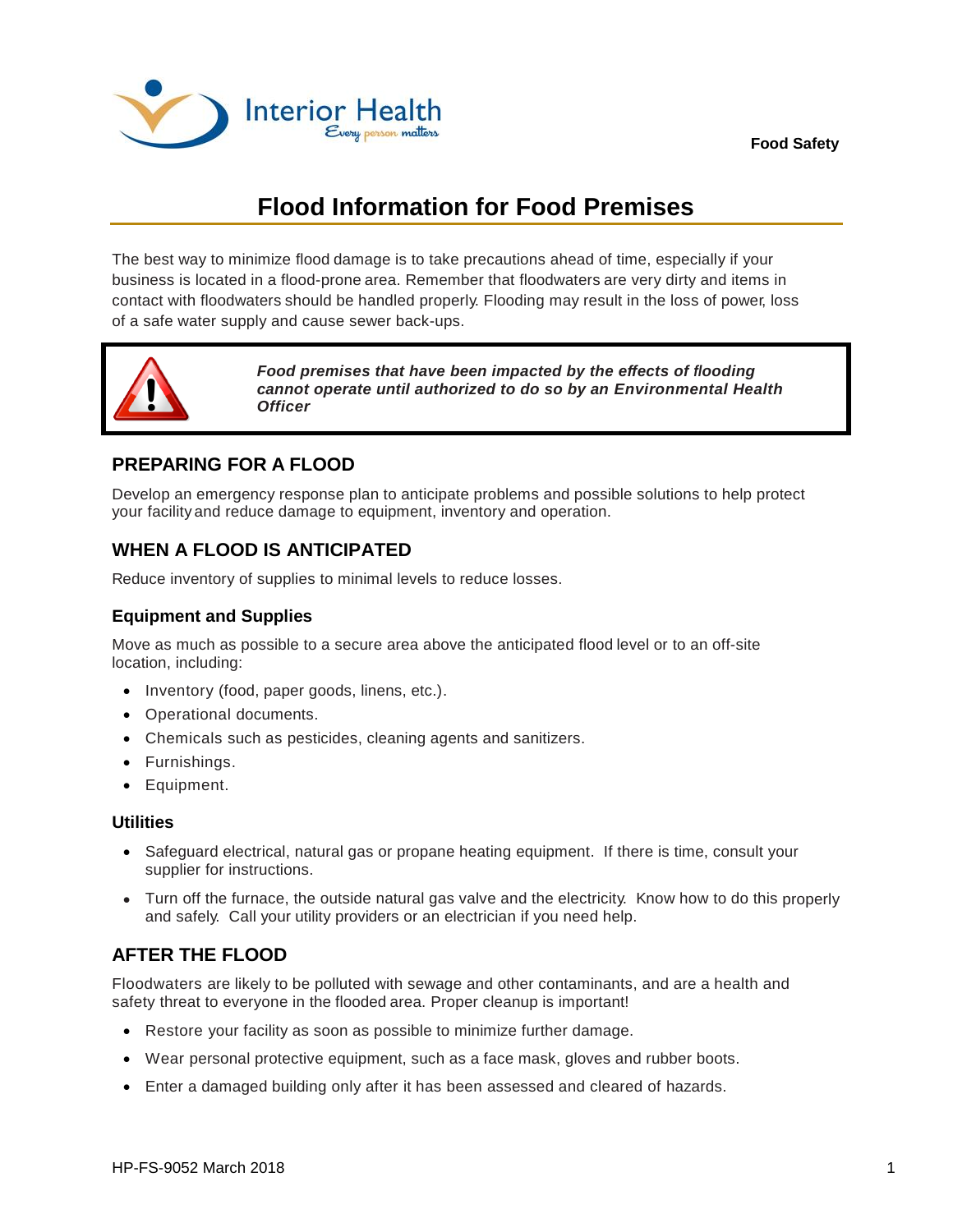#### **Before Re-entering your Food Premises**

- Return to your facility when notified by the local Emergency Operations Center(EOC).
- Check your building for structural safety before entering. Call your municipal engineering or building department for an inspection before re-entering or follow directions from the local EOC.
- Call your electricity provider or have an electrician inspect and check for electrical hazards before you enter your facility, especially if the electricity was not shut off before evacuation.
- Leave immediately if you smell gas or suspect a leak. Call Fortis Gas at 1 (800) 663-9911, or the local fire department. Do not re-enter until you are told it is safe.

#### **Re-entering your facility**

- Avoid wading through standing water as it may contain unseen hazards.
- Do not turn on the main gas valve. The main gas value must be turned on by a licensed gas service technician.
- Do not use flooded appliances (gas/electric), electrical outlets, switch boxes or fuse-breaker panels until your local utility or other qualified personnel have checked them.
- Do not use gas or electrical heating systems until they have been thoroughly inspected by a qualified technician.

#### **Ensure that a safe and operable water and waste disposal system is in place**

- If you hold a permit as a water operator, please refer to the document "Information for Water Suppliers Impacted by Emergencies" Find the document at: [https://www.interiorhealth.ca/YourEnvironment/Emergency/Wildfires/Documents/HP-WQ-](https://www.interiorhealth.ca/YourEnvironment/Emergency/Wildfires/Documents/HP-WQ-9089_Water%20Suppliers%20Impacted%20by%20Emergency%20Events.pdf)[9089\\_Water%20Suppliers%20Impacted%20by%20Emergency%20Events.pdf](https://www.interiorhealth.ca/YourEnvironment/Emergency/Wildfires/Documents/HP-WQ-9089_Water%20Suppliers%20Impacted%20by%20Emergency%20Events.pdf)
- Once you have access to a safe supply of water, clean internal water lines by turning on the taps and allowing the water to run for a minute or two.
- Ensure that municipal waste systems are operational and if you are on a septic system that might have been impacted by a flood, have it assessed by an Authorized Person (AP). See <https://www.interiorhealth.ca/YourEnvironment/HBE/Pages/Onsite-Sewerage-Systems.aspx> for more information on finding an AP.

#### **Cleaning and Sanitizing your Establishment and Equipment**

You should not clean your premises until you have a safe supply of water and a functioning waste disposal system. The basic steps to cleaning up after a flood involve: removing standing waterand mud, tearing out any drywall and/or insulation (if soaked/damaged); then cleaning and disinfecting. The physical structure should be dried quickly in order to minimize the growth of bacteria and mould.

Consider hiring a professional restoration company. Check with your insurance provider regarding coverage.

#### **(a) Physical facility**

#### *Interior surfaces (floors, walls, and ceilings)*

- Remove all water, mud and other debris.
- **Break out the walls and remove drywall, wood paneling and insulation at a level of at least 50** cm (20 inches) above the high water line.
- Before cleaning floors, remove and discard flooded carpets and underlay.
- Wash all surfaces using soap and water, then rinse and sanitize.
- Sanitize using a chlorine solution. Mix by adding 200mL of household bleach to 5 litres of water, or use a commercial sanitizer.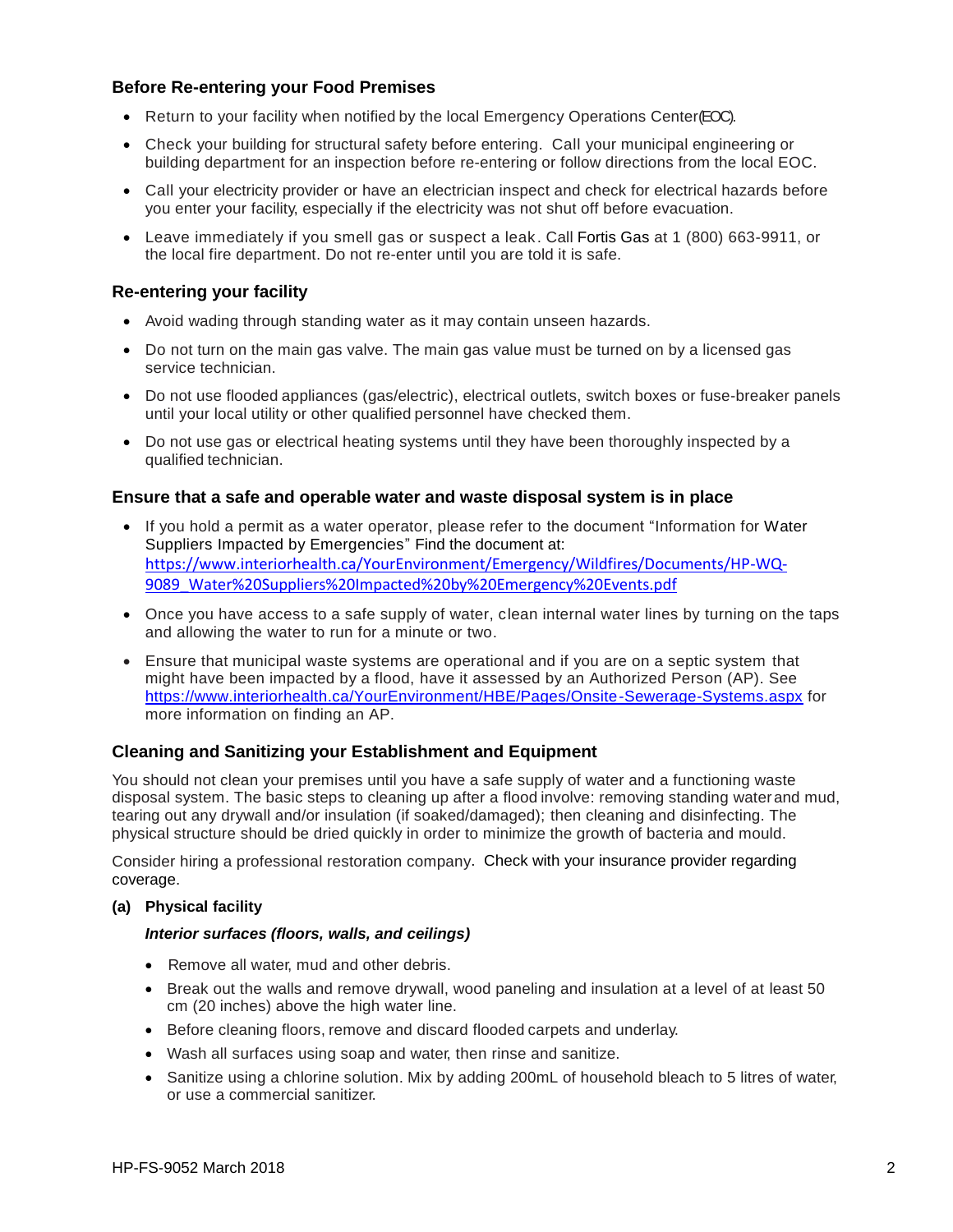• Increase ventilation and decrease humidity by opening windows and doors.

#### *Pest control*

- Remove pests. Wash and sanitize surfaces which may have been contaminated.
- Seal all openings into the facility to prevent entry of pests.

#### *Exhaust systems, hoods, HVAC systems (submerged in floodwater)*

- Remove debris. Clean and sanitize.
- Remove and replace ventilation systems that cannot be cleaned and sanitized.

#### **(b) Equipment**

Equipment and appliances should be inspected by a qualified technician to ensure they are operational. Always use extreme caution when restarting equipment with electrical components.

Clean equipment with soap and water, or as directed by the equipment manufacturer. Follow with a rinse using clean water, and then sanitize equipment and food contact surfaces using chlorine bleach at a concentration of 1 tsp (5 mL) per 4 cups (1 L) water, or another approved sanitizer. This is a weaker bleach solution than required for disinfecting larger surfaces exposed to floodwaters.

#### *Equipment with waterlines (post-mix and beverage machines, coffee/tea urns, ice machine, glass washer, dishwasher and other equipment with water connections)*

- Replace all ice machine filters and beverage dispenser filters and flush all waterlines, including steam water lines and ice machine water lines for 10-15 minutes.
- Flush, wash and sanitize faucet screens and waterline strainers.
- Purge fixtures of any standing water.
- Clean and sanitize all fixtures, sinks and equipment.

#### *Dishwashers*

- Check the detergent level and sanitizer supply (for low-temp machines).
- **Before use, run the empty dishwasher through the wash-rinse-sanitize cycle three times to** flush the water lines and ensure the machine is sanitized internally.

#### *Utensils, ceramic dishes, metal pots:*

- Wash and rinse dishes, pots and utensils to remove mud and debris.
- Wash, rinse and sanitize using a dishwasher or 3 compartment sink method.

Alternatively, sanitize:

- Silverware and metal pots by submerging them in boiling water for 10 minutes; and
- Ceramic dishes and enamelware using a chlorine to water solution of 1 tsp (5 mL) per 4 cups (1 L) water.

#### *Refrigeration equipment*

- Wash, rinse and sanitize the interior and exterior.
- Equipment should be inspected by a qualified technician before using.
- Ensure equipment can maintain an internal temperature of 4°C or colder.
- If there has been an extended power outage, or if flood water came in contact with the equipment, seek advice on repair or replacement from your insurance provider.